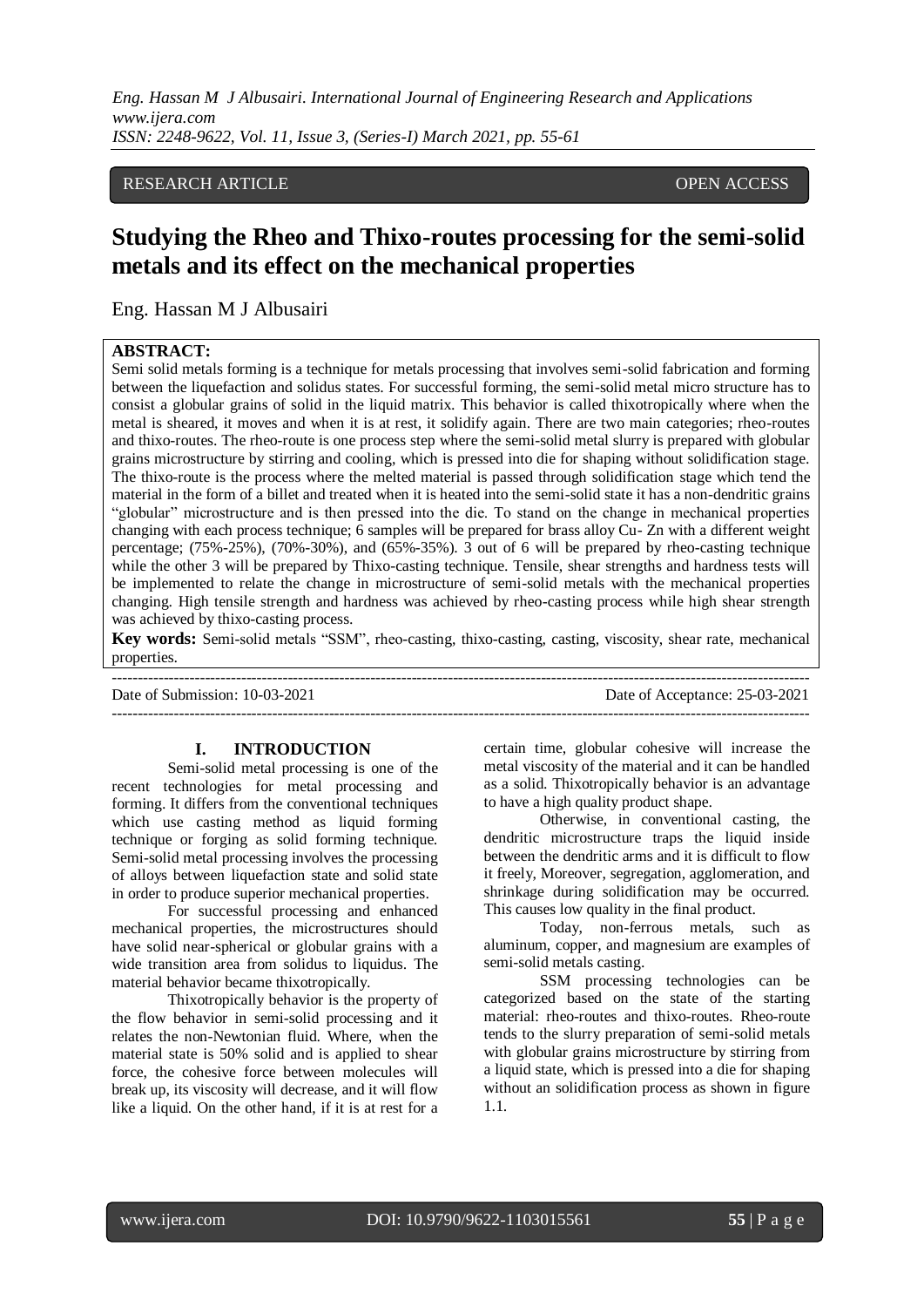

**Figure I-1 Rheo-casting process of SSM**

So, this is important to use stirrer or agitator in rheo-route forming to apply the shear force and break the dendritic structure to spheroidal grains during cooling process. Stirring angular velocity and blade angle affect on the spheroidal grains size and the enhanced mechanical properties. Difference between the dendritic casting and periodical microstructure that formed by rheocasting is shown in figure 1.2.



**Figure I-2 (a) dendritic cast microstructure – (b) spheroidal microstructure**

While, the thixo-route is the process where the melted material is passed through solidification stage which tend the material in the form of a billet and treated when it is heated into the semi-solid state it has a non-dendritic grains "globular" microstructure and is then pressed into the die. Thixo-forming process is shown in figure 1.3.



**Figure I-3 Thixo-forming SSM process**

www.ijera.com DOI: 10.9790/9622-1103015561 **56** | P a g e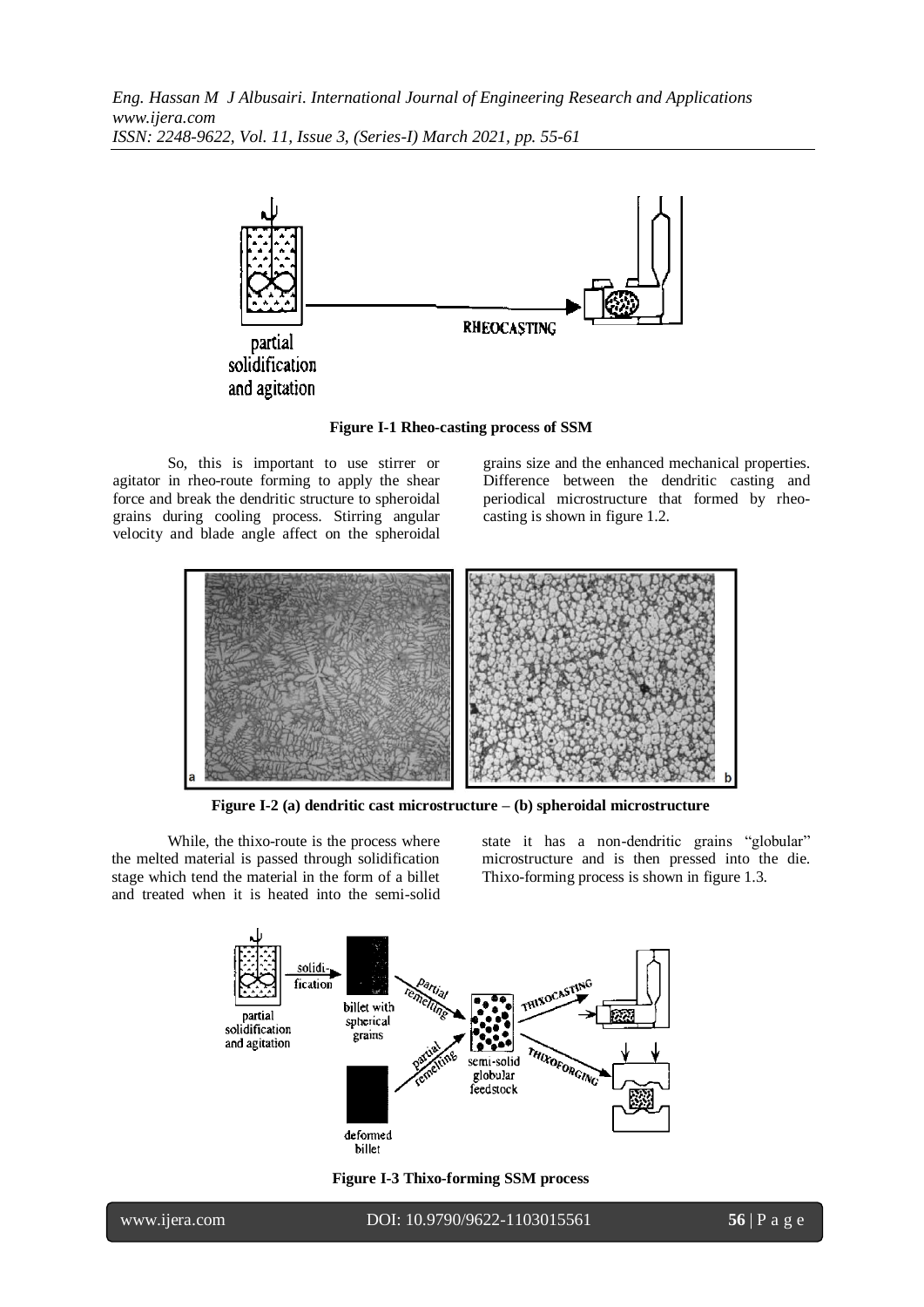Thixoforming process has several applications because of it has high ability to produce the high-quality parts with lower cost compared with those of conventional forming techniques such as casting or forging. Differences between rheocasting and thixoforming are illustrated in Figure 1.4.



**Figure I-4 Difference between Rheo-routes and Thixo-routes for SSM**

# **II. MATERIAL AND METHODS**

Rheo-route and Thixo-route process of semi-solid metals have different ways to create globular grains which enhance the mechanical properties. So, samples were prepared by each process technique for copper – zinc alloy with different compositions. Mechanical properties were measured for each sample and compared with each other.

## **2.1. Samples Description**

Six samples were prepared for brass alloy "copper-zinc" with different weight percentage. Three out of six samples were prepared by rheoroute while the other three samples were prepared by thixo-route processing technique. Samples were names as shown in table 2.1.

| <b>Sample</b> | <b>Sample Symbol</b> | Cu-Zn composition % | SSM processing technique |
|---------------|----------------------|---------------------|--------------------------|
|               | $B-1r$               | 75-25%              | Rheo-route               |
|               | $B-2r$               | 70-30%              | Rheo-route               |
| 3             | $B-3r$               | 65-35%              | Rheo-route               |
| 4             | $B-1t$               | 75-25%              | Thixo-route              |
|               | $B-2t$               | 70-30%              | Thixo-route              |
|               | $B-3t$               | 65-35%              | Thixo-route              |

# **2.2. Instrumentations Used**

The melting temperature range and liquid-solid fraction were determined by differential scanning claromity (DSC). High temperature DSC "Pegasus

404F3" that has an operating temperatures -150°C to 2000°C. The Cu-Zn alloy was heated up to 900°C. '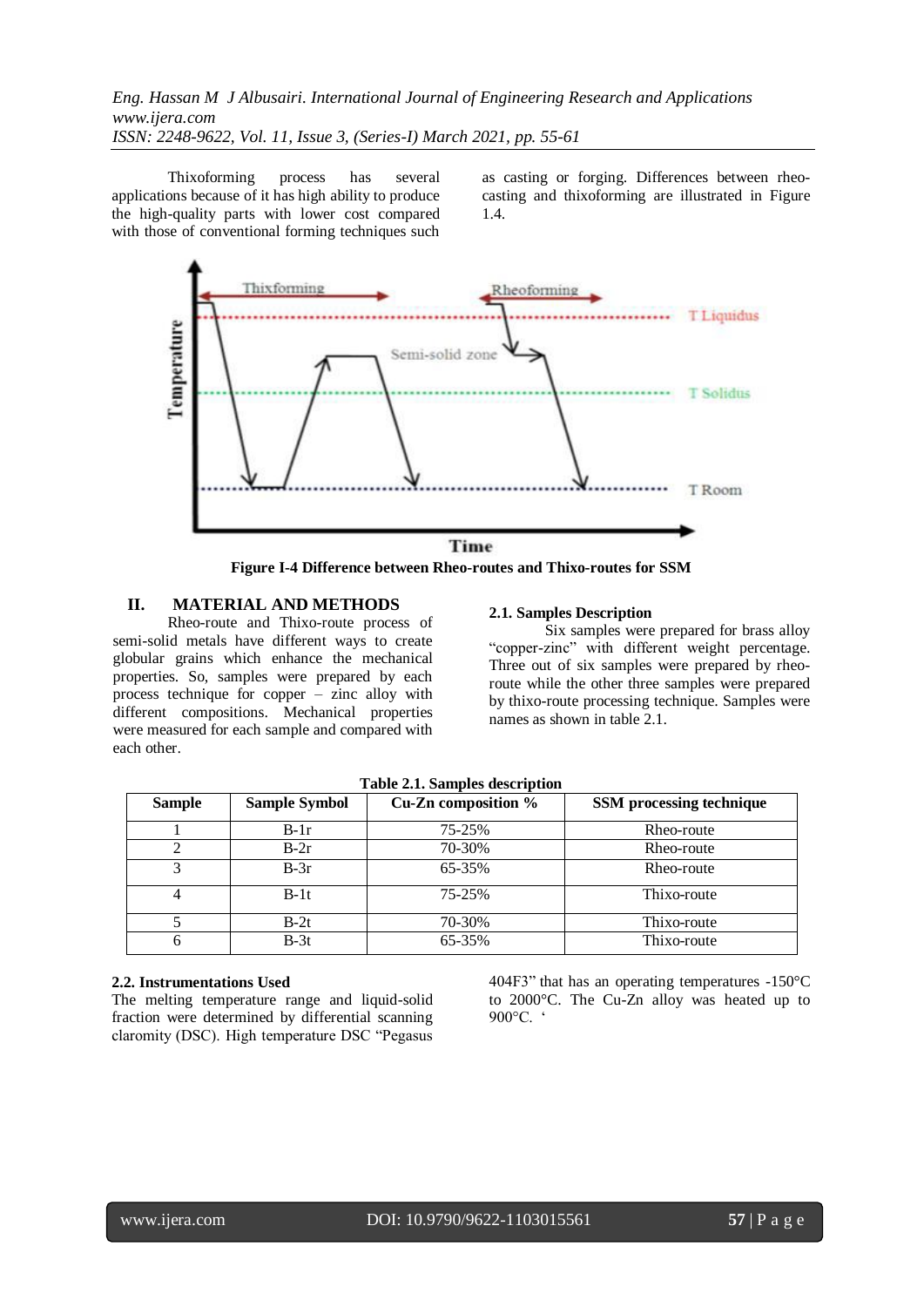

**Figure II2-1 DSC for three different Cu-Zn composition**

For rheo-route casting; mechanical stirrer is used. It consist of an electric motor that rotate the vanes or blades "made of stainless steel" immersed in the mixed liquor. Mechanical stirrers are commonly used in industrial mixing or dispersing solid and liquid material. All samples were stirred at 350 RPM for all samples.

Also, a universal testing machine (UTM) is the machine used to measure the mechanical properties (tension, compression etc.) of a test specimen by applying variable tensile and compressive.

Moreover, hardness Brinell tester is used to measure the hardness of each sample. In the Brinell hardness test, an optical method, the size of indentation left by the indenter (hard ball) is measured. As increasing the indent in the surface of the work piece, the tested material is considered softer.

#### **2.3. Samples preparation**

From DSC curve; it is shown that the semisolid Cu-Zn alloy had to be processed between 870 to 880°C to be between solid and liquidus states. For samples "B1-r", "B2-r", and "B3-r"; raw materials were prepared with the predetermined compositions and one by one was melted in graphite crucible by induction and the near liquidus slurry (880C) of alloy was stirred at 350 RPM for 10 minutes using stirrer. Then, it was poured in the rheo-casting die with cooling to form the final sample shape. Rheo-casting process is shown in figure 2.2.



**Figure II2-2 Samples B1-r, B2-r, and B3-r preparation "Rheo-casting"**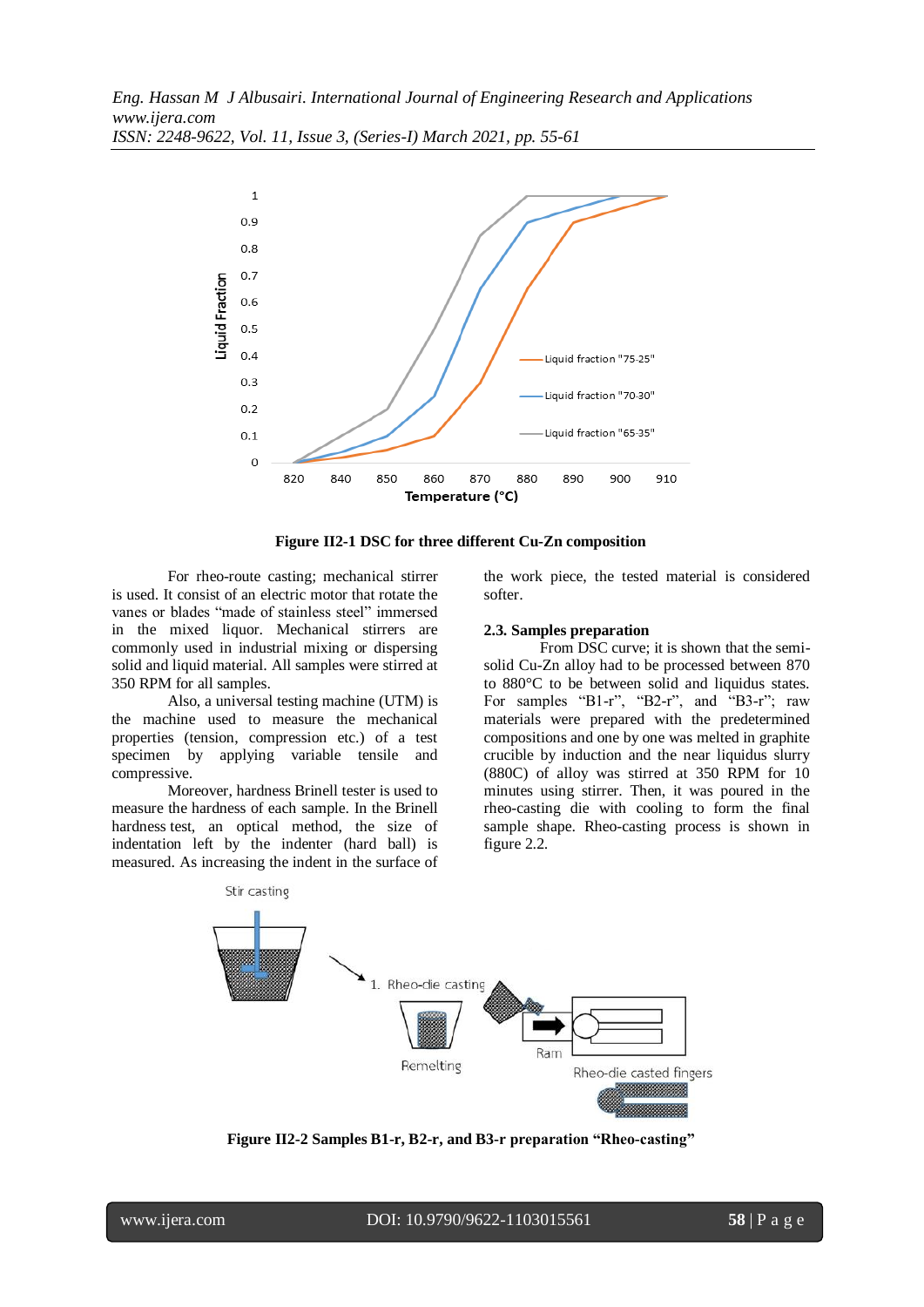On the other hand; samples "B1-t"," B2-t", and "B3-t" raw materials were prepared and melted in graphite crucible by induction. Then it was solidified in order to create the globular grains in microstructure in the room temperature. To form the final product, it was reheated again and casted in the die to have the final sample shape as shown in figure 2.3.



**Figure II2-3 Samples B1-t, B2-t, and B3-t preparation "Thixo-casting"**

## **III. RESULTS AND DISCUSSION**

Tensile, shear, and hardness tests were performed for each sample. Comparisons were prepared to show the effect of the SSM process technique in the mechanical properties.

## **3.1. Tensile strength comparison**

From figure 3.1; it is shown that rheo-route technique increase the alloy tensile strength at the same alloy composition compared with thixo-route. This is due to the stirring effect that cause less globular grain size and less segregation and agglomeration. Also, it was noted that increasing in zinc weight percentage; the tensile strength decreased, where the tensile strength of zinc is lower than the copper.



**Figure III3-1 Tensile strength comparison for Samples whether Rheo or Thixo routes**

## **3.2. Shear strength comparison**

From figure 3.2; it is shown that thixoroute technique increase the alloy shear strength at the same alloy composition compared with rheoroute technique. This is due to high rheological property and low cohesive force in the microstructure that decrease the viscosity and the shear strength.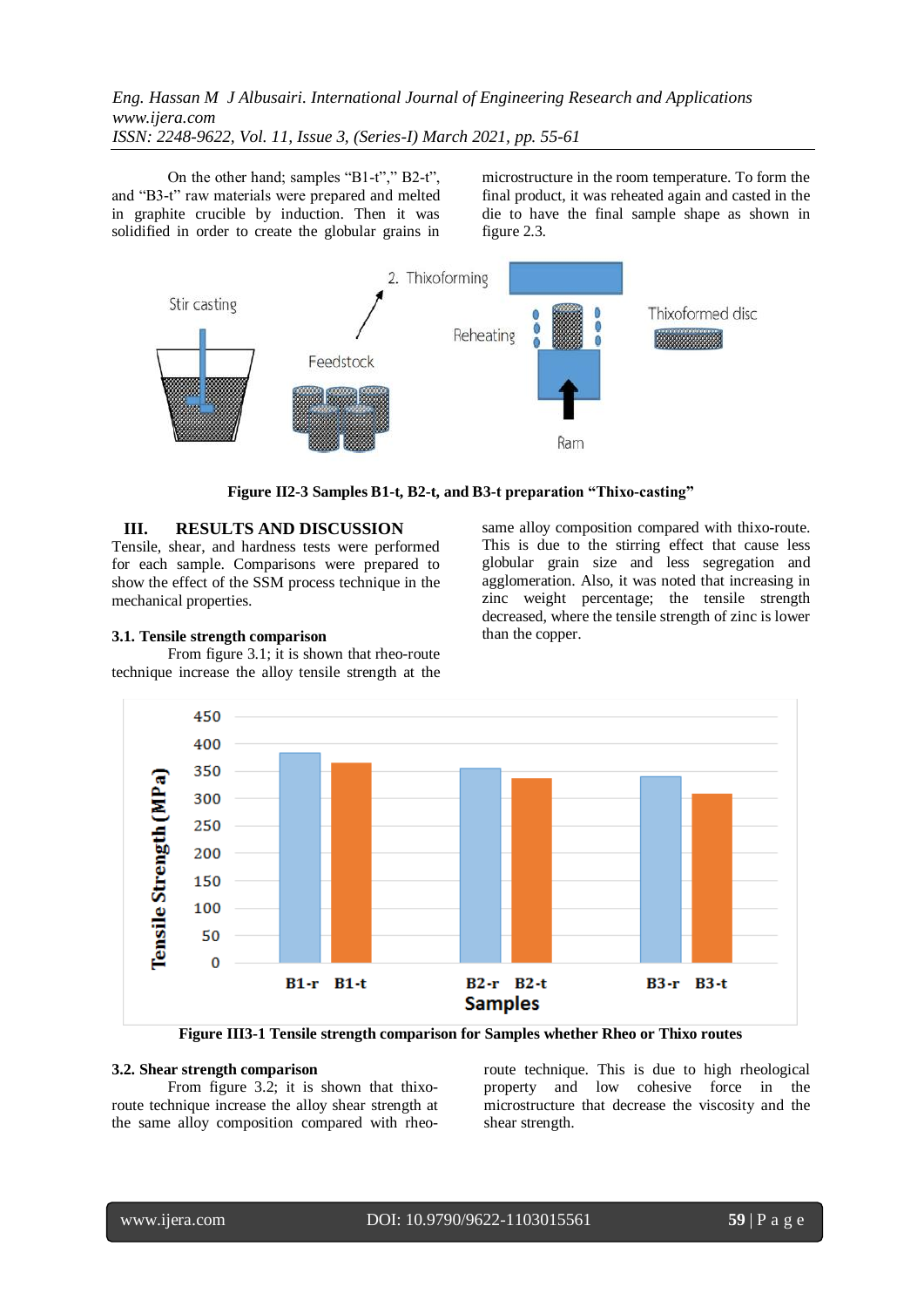*Eng. Hassan M J Albusairi. International Journal of Engineering Research and Applications www.ijera.com*



*ISSN: 2248-9622, Vol. 11, Issue 3, (Series-I) March 2021, pp. 55-61*

**Figure III3-2 Shear strength comparison for Samples whether Rheo or Thixo routes**

## **3.3. Hardness comparison**

From figure 3.3; due to less segregation, less agglomeration, and small globular grain size that produced from the stirring effect; the hardness of the rheo-route alloy was increased compared with thixo-route alloy. Also, it was noted that increasing in softer metal "zinc" weight percentage; the alloy hardness decreased.



**Figure III3-3 Hardness comparison for Samples whether Rheo or Thixo routes**

Hence, rheo-casting products have high tensile strength and high hardness compared with thixo-casting products. As increasing the stirring rotational speed or stirring time; the tensile strength and hardness of the product will be improved.

# **IV. CONCLUSION**

Mechanical properties enhancement in semi-solid metals relate with the formation of globular grains in the microstructure that are formed by stirring and continuous cooling in rheo-route process or by cutting in billets and have the non-dendritic structure during the solidification intermediate stage in thixo-route process. It was concluded that each technique has a specific improvement for the mechanical properties as below:

In order to increase the hardness of the copper zinc alloy; it is recommend to perform rheo-casting with high RPM stirring because of formation of small size slurry.

In order to increase the tensile strength of the copper zinc alloy; it is recommend to perform rheocasting with a long time stirring.

In order to increase the shear strength of the copper zinc alloy; it is recommended to perform thixo-casting.